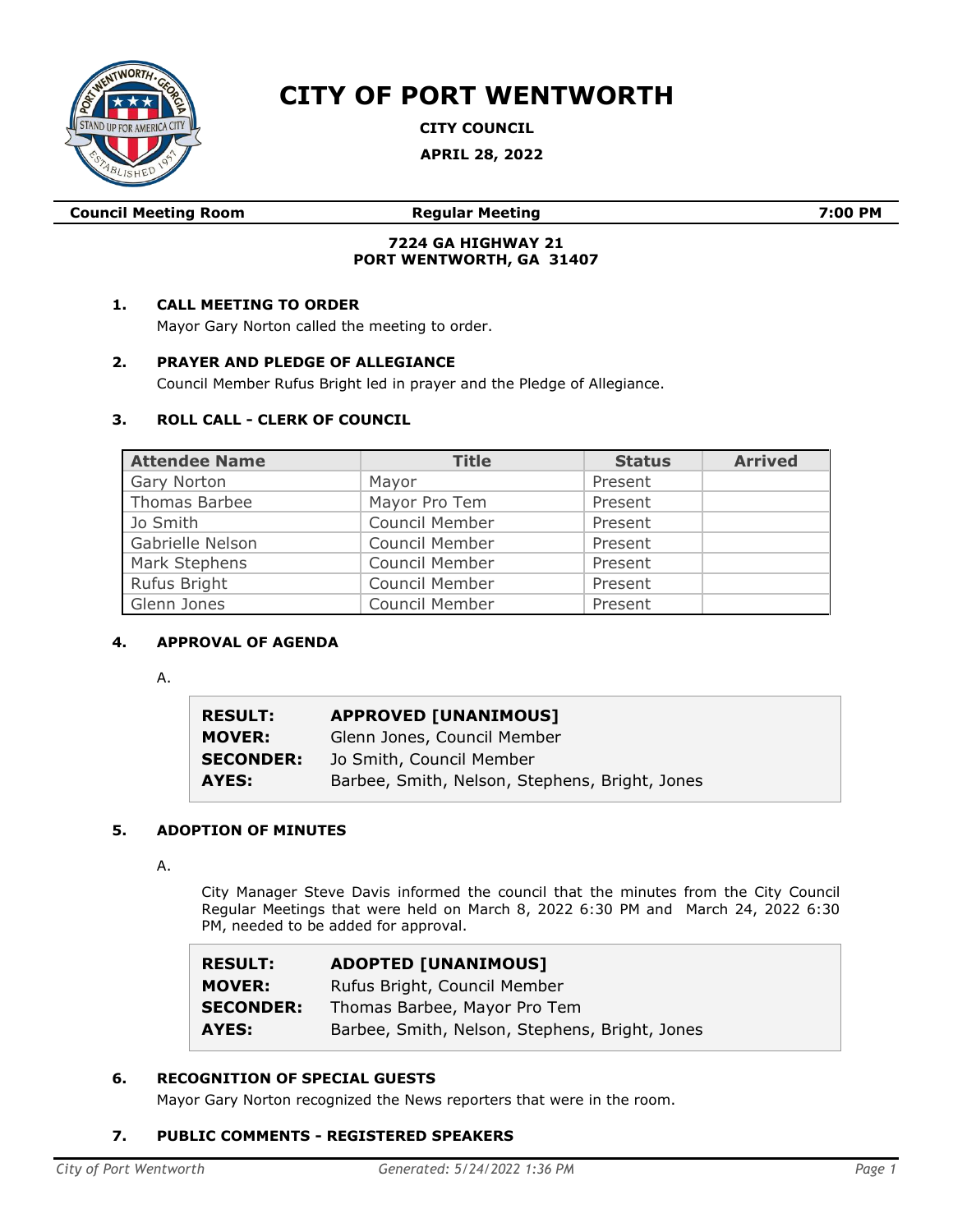A. Karen Hughes, 22 Tiller Way

Contested changing the commercial license for the property found on Newport Blvd into a residential license because the apartments are affecting the residence who live in Newport.

B. Janet Hester, 440 Meinhard

Asked the Mayor and Council what their vision for the City of Port Wentworth is, and asked if they could send the vision that they have to her in an email.

C. Rosetta Franklin, 409 South Coastal Hwy

The garbage was not picked up for an entire week, and since she pays for the entire month she was wondering if a discount was going to be given for the week that it was not picked up?

D. Sean Register

Complimented the Mayor and Council, and all of its departments for the help that they have given him.

# **8. ELECTIONS & APPOINTMENTS**

A. City Manager Employment Agreement/Oath of Office

Council Member Thomas Barbee made a motion to accept the City Managers Employment Agreement, and it was second by Council Member Mark Stephens. Council Member Glenn Jones stated that he was voting No to the contract because he did not agree with everything that was written in the contract, but said that he had a conversation with Mr. Steve Davis about his specific concerns. The Council then voted and the Motion was passed. Steve Davis then took the City Manager Oath of Office.

| <b>RESULT:</b>   | <b>APPROVED [5 TO 1]</b>                |
|------------------|-----------------------------------------|
| <b>MOVER:</b>    | Thomas Barbee, Mayor Pro Tem            |
| <b>SECONDER:</b> | Mark Stephens, Council Member           |
| AYES:            | Barbee, Smith, Nelson, Stephens, Bright |
| <b>NAYS:</b>     | Jones                                   |

B. City Clerk Oath of Office

Zahnay Smoak took the City Clerk Oath of Office.

C. City Attorney Oath of Office

Scott Robichaux took the City Attorney Oath of Office.

# **9. COMMUNICATIONS & PETITIONS**

A. Council Retreat Recap

City Manager Steve Davis presented a PowerPoint during the meeting that included the pictures from the retreat that the council members attended on April 19, 2022. He also shared some of the objectives that were discussed during the retreat. Steve Davis explained that there were five priorities that they discussed at the retreat which included: New Recreation Complex, New Administration Building and Staff, Impact Fees, and Public Transportation. These will be some of the items being looked at moving forward.

B. Port Wentworth Chamber of Commerce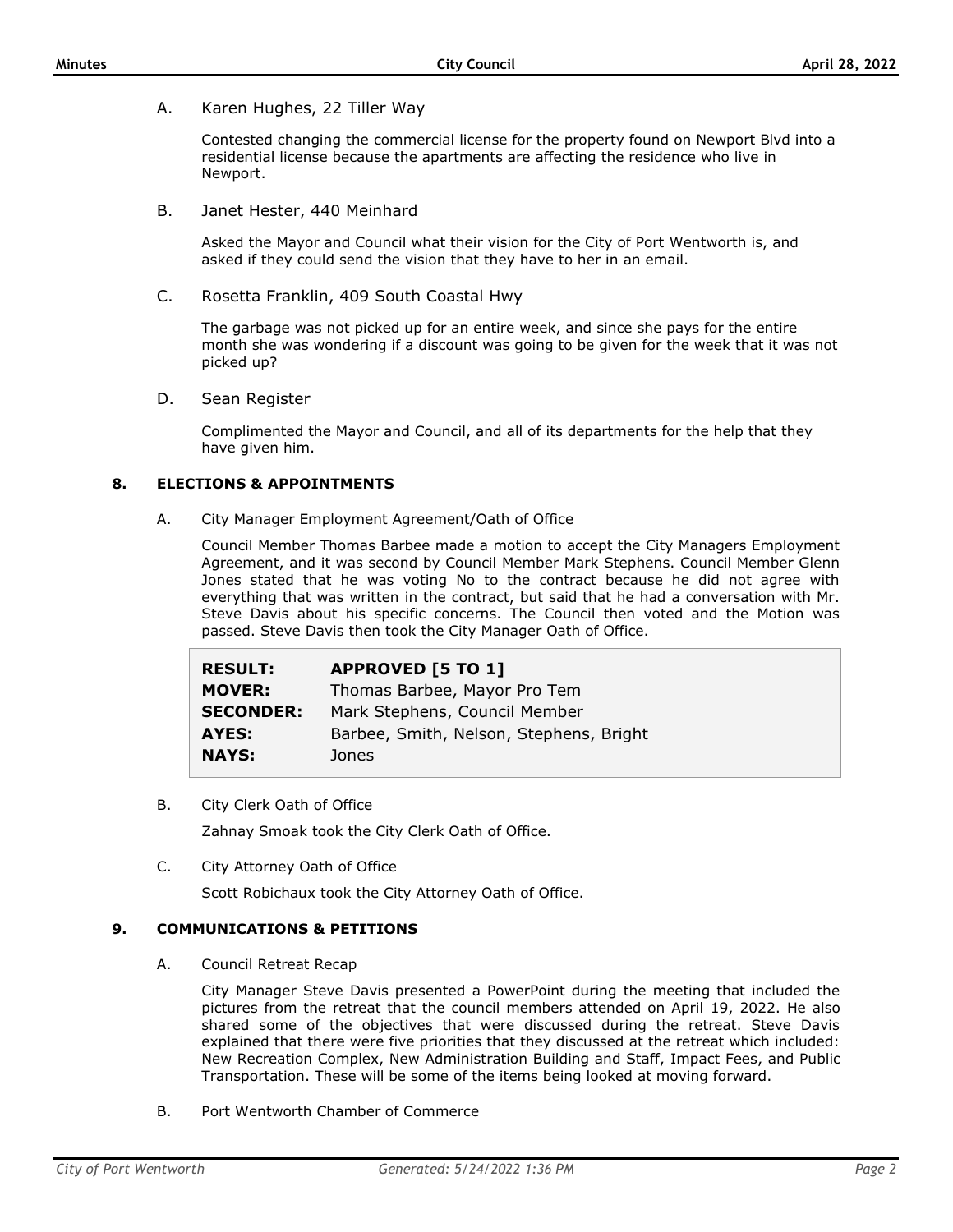Vicki Waters came on behalf of the Port Wentworth Chamber of Commerce. Mrs. Waters presented a PowerPoint to give a brief update on the plans that the Chamber of Commerce has to promote tourism here in the City of Port Wentworth. She also informed everyone that there will be a golf tournament on May 26, 2022.

# **10. CONSENT AGENDA**

| <b>RESULT:</b>   | <b>ADOPTED [UNANIMOUS]</b>                     |
|------------------|------------------------------------------------|
| <b>MOVER:</b>    | Thomas Barbee, Mayor Pro Tem                   |
| <b>SECONDER:</b> | Glenn Jones, Council Member                    |
| AYES:            | Barbee, Smith, Nelson, Stephens, Bright, Jones |

- A. Red Robin Court Roadway Improvements Pay Request No. 5 in the amount of \$179,171.95 to Griffin Contracting Inc.
- B. Payment to Savannah River Utilities for an emergency water main repair on Grange Road

#### **11. UNFINISHED BUSINESS**

#### **12. NEW BUSINESS**

A. Site Plan Review Application submitted by Chuck Singleton, Coleman Company, Inc., on behalf of Stop N Stor 7, LLC., for PIN # 7-0906-01-038 (8901 Highway 21) for a Specific Development Site Plan to allow a Storage Unit Building in a P-C-2 (Planned Community Business) Zoning District

#### *Public Hearing*

Chuck Singleton, Coleman Company Inc.- Thanked the council for the previous approval for the preliminary plans, and they are now bringing those plans back with the specifics for approval contingent upon any contingent outstanding comments that they will address. Chuck Singleton stated that they have received comments from the city engineer and have responded, but they are now waiting on their clean letter and approval.

| <b>RESULT:</b>   | <b>APPROVED [UNANIMOUS]</b>                    |
|------------------|------------------------------------------------|
| <b>MOVER:</b>    | Rufus Bright, Council Member                   |
| <b>SECONDER:</b> | Thomas Barbee, Mayor Pro Tem                   |
| AYES:            | Barbee, Smith, Nelson, Stephens, Bright, Jones |

B. Site Plan Review Application submitted by Felipe Toledo, P.E., Thomas & Hutton, on behalf of Chance Raehn, Chesterfield, LLC., for PIN # 7-0906-01-039 (Augusta Road) for a Specific Development Site Plan to allow a Warehouse in a P-I-1 (Planned Industrial) Zoning District

# *Public Hearing*

Tre Wilkins, Thomas & Hutton**-** Presented the development approval plan for the last building in the Georgia International Trade center, agreements are in progress for the project to be served by effingham county water and sewer, but being in the city limits of Port Wentworth.

Mayor Pro- tem, Thomas Barbee- asked where is the burn going to be placed, and where will the traffic come from Augusta Rd.?

Mr. Wilkins**-** replied that it is going to be on the building side of the power line, and the traffic in and out will come off of Augusta Rd.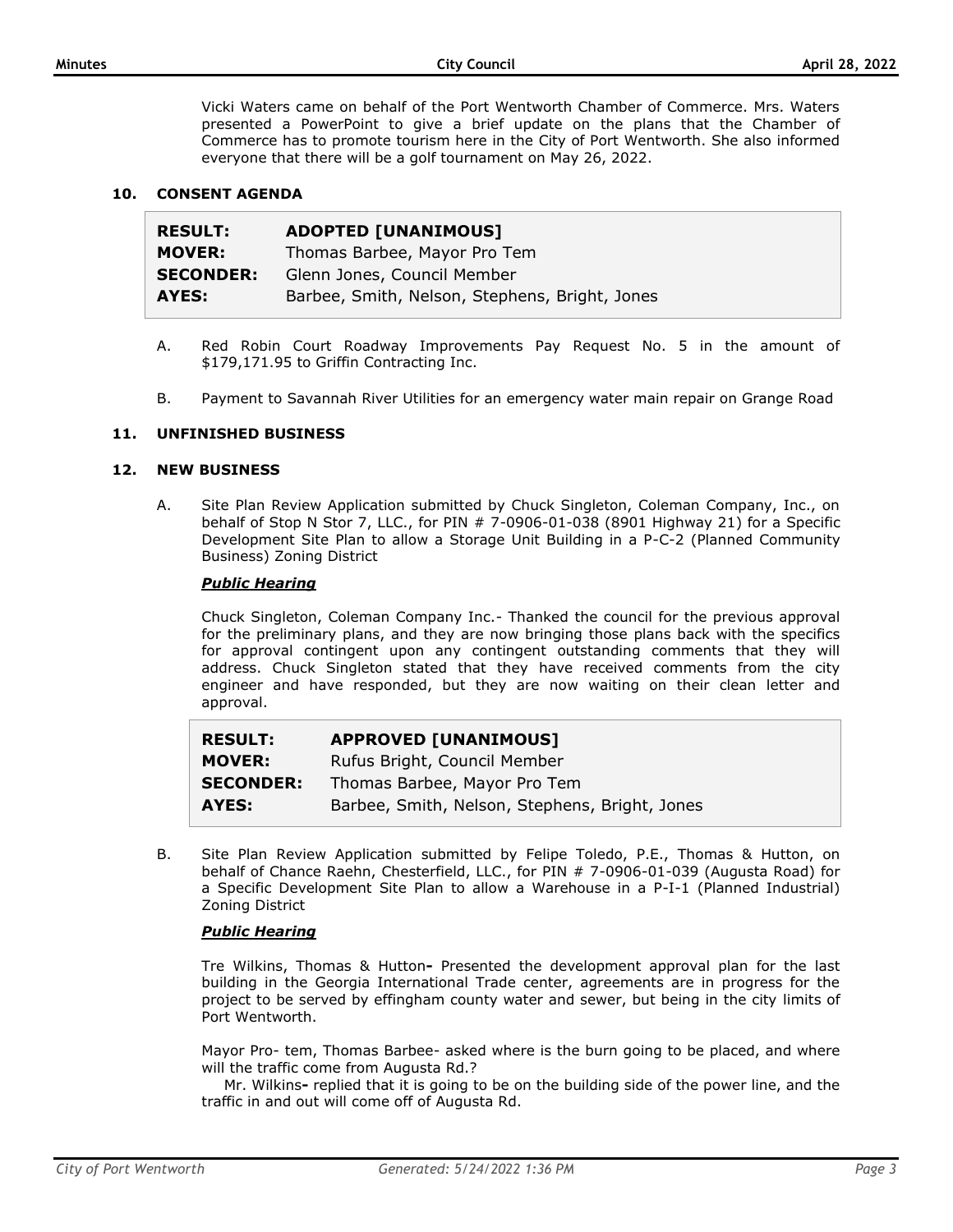| <b>RESULT:</b>   | <b>APPROVED [UNANIMOUS]</b>                    |
|------------------|------------------------------------------------|
| <b>MOVER:</b>    | Glenn Jones, Council Member                    |
| <b>SECONDER:</b> | Thomas Barbee, Mayor Pro Tem                   |
| AYES:            | Barbee, Smith, Nelson, Stephens, Bright, Jones |

C. Site Plan Review Application submitted by Port Wentworth SFR, LLC., for PIN # 7-0906- 04-024 (Magnolia Blvd, Parcel 4 - A portion of Tract A1-1 of the Chisholm Tract) for a General Development Site Plan to allow a Single Family Rental Community in a M-P-O (Master Plan Overlay) Zoning District

#### *Public Hearing*

Scott Monson, Thomas & Hutton- Explained that the project is located on the east side of Highway 21 and the south end of Magnolia blvd. The area is currently underdeveloped and the site is bordered on the north by the Rice Hope community and on the south and the east by Black Creek and the west is bordered by the Novare Multi-family site which is currently under construction. The site is zoned as MPO which is suitable for a multi family development. The site meets all of the development standards. DOT agreed to a right inright out access, but with other developments in the area they are considering a median cut at this location, and will finalize after they finish with that.

Council Member, Gabrielle Nelson**-** Asked was the apartments going to be affordable for the people in the community?

Todd Anderson, Developer**-** Stated that they have not finalized rent yet, but these are smaller units so it should allow for a more modest price.

Council Member, Mark Stephens- Asked has the width of the streets been discussed in planning to accommodate the fire trucks?

Scott Monson- Gave the Measurements and Fire Chief Moore said that if it is up to code and they are given the go ahead after the review than they are good.

| <b>RESULT:</b>   | <b>APPROVED [UNANIMOUS]</b>                    |
|------------------|------------------------------------------------|
| <b>MOVER:</b>    | Rufus Bright, Council Member                   |
| <b>SECONDER:</b> | Thomas Barbee, Mayor Pro Tem                   |
| AYES:            | Barbee, Smith, Nelson, Stephens, Bright, Jones |

D. Site Plan Review Application submitted by Toss Allen, P.E., Allen Engineering Services, LLC., on behalf of Peachtree Development and Investments, LLC., for PIN # 7-0037-02- 008 (Magellan Blvd) for a General Development Site Plan to allow an Advanced Auto Parts Store in a P-C-3 (Planned General Business) Zoning District

# *Public Hearing*

RC Barenchik, Allen Engineering- Explained that they were asking approval on general development planning for one of the last remaining commercial lots between the Murphy's Express and the car wash that is currently being constructed.

Council Member, Gabrielle Nelson- Asked the City Manager if we could get an update on the traffic light that will have a traffic signal for turning in the area.

City Manager- Stated that he will get an ETA.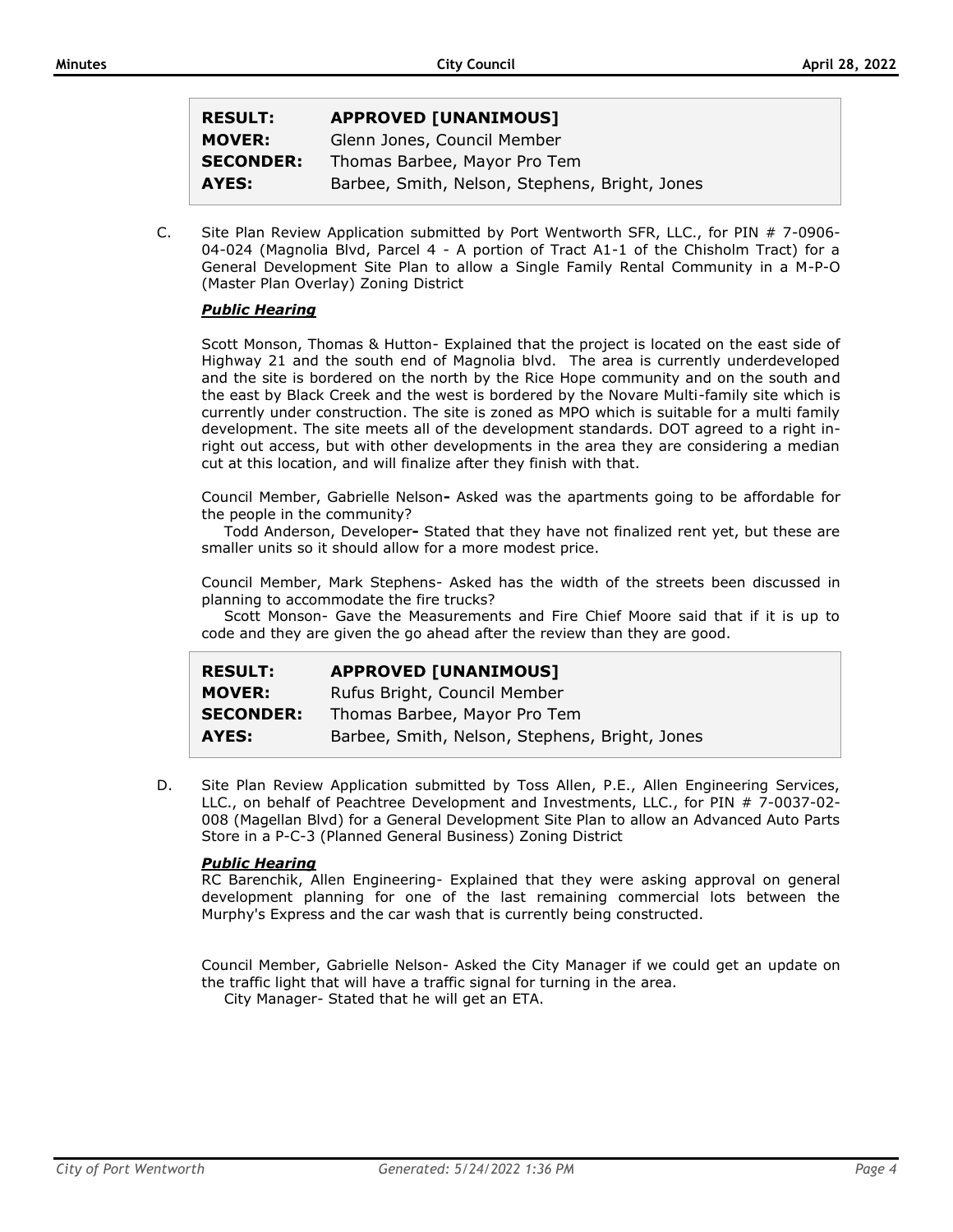| <b>RESULT:</b>   | <b>APPROVED [UNANIMOUS]</b>                    |
|------------------|------------------------------------------------|
| <b>MOVER:</b>    | Gabrielle Nelson, Council Member               |
| <b>SECONDER:</b> | Rufus Bright, Council Member                   |
| AYES:            | Barbee, Smith, Nelson, Stephens, Bright, Jones |

E. Site Plan Review Application submitted by Ben Lockhart, EMC Engineering Services, Inc., on behalf of Christian Orr, Simoncre for PIN # 7-0037-02-016 (Magellan Blvd) for a General Development Site Plan to allow a Carvana Dealership in a P-C-3 (Planned General Business) Zoning District

Removed from the agenda because the application was withdrawn.

F. Amending City Council Rules of Procedures

# *Public Hearing*

City Manager- The following changes were made to the Rules of Procedures that need to be amended:

1. Move the Public Comments to the beginning of the Meeting.

2.In Section 2.1 a Regular Workshop was added , using the extra meeting in the odd months at the beginning of the meeting will be the workshop, and then it will transition into the regular meeting.

3. In Section 6.1 the rules for Public Hearing and Public Comments have been combined to just have a public comment section in the beginning of the meeting.

Council Member, Jo Smith- Added that she would like to make a change in 9.1A-h for the committee name to change from Intergovernmental Affairs to Intergovernmental and Non governmental Affairs.

| <b>RESULT:</b>   | <b>APPROVED AS AMENDED [UNANIMOUS]</b>         |
|------------------|------------------------------------------------|
| <b>MOVER:</b>    | Jo Smith, Council Member                       |
| <b>SECONDER:</b> | Glenn Jones, Council Member                    |
| AYES:            | Barbee, Smith, Nelson, Stephens, Bright, Jones |

G. Renewal for Debris Removal Services

Fire Department Chief, Lance Moore- Explained that we need a debris removal contractor, and found that Crowder Gulf is the best option and suggested that we move forward into a contract with them. He also stated that the city has worked with them before as well, and it was successful.

| <b>RESULT:</b>   | <b>APPROVED [UNANIMOUS]</b>                    |
|------------------|------------------------------------------------|
| <b>MOVER:</b>    | Glenn Jones, Council Member                    |
| <b>SECONDER:</b> | Rufus Bright, Council Member                   |
| AYES:            | Barbee, Smith, Nelson, Stephens, Bright, Jones |

# **13. RESOLUTIONS/ORDINANCES/PROCLAMATIONS**

A. Zoning Map Amendment Application submitted by Phillip McCorkle, McCorkle, Johnson & McCoy, LLP., on behalf of Pointe Grand Savannah, LLC., for PIN # 7-0037-02-019 (Newport Blvd) to Rezone from P-C-3 (Planned General Business) to P-RIP (Planned Residential Institutional) Zoning District for the purpose of multi-family apartments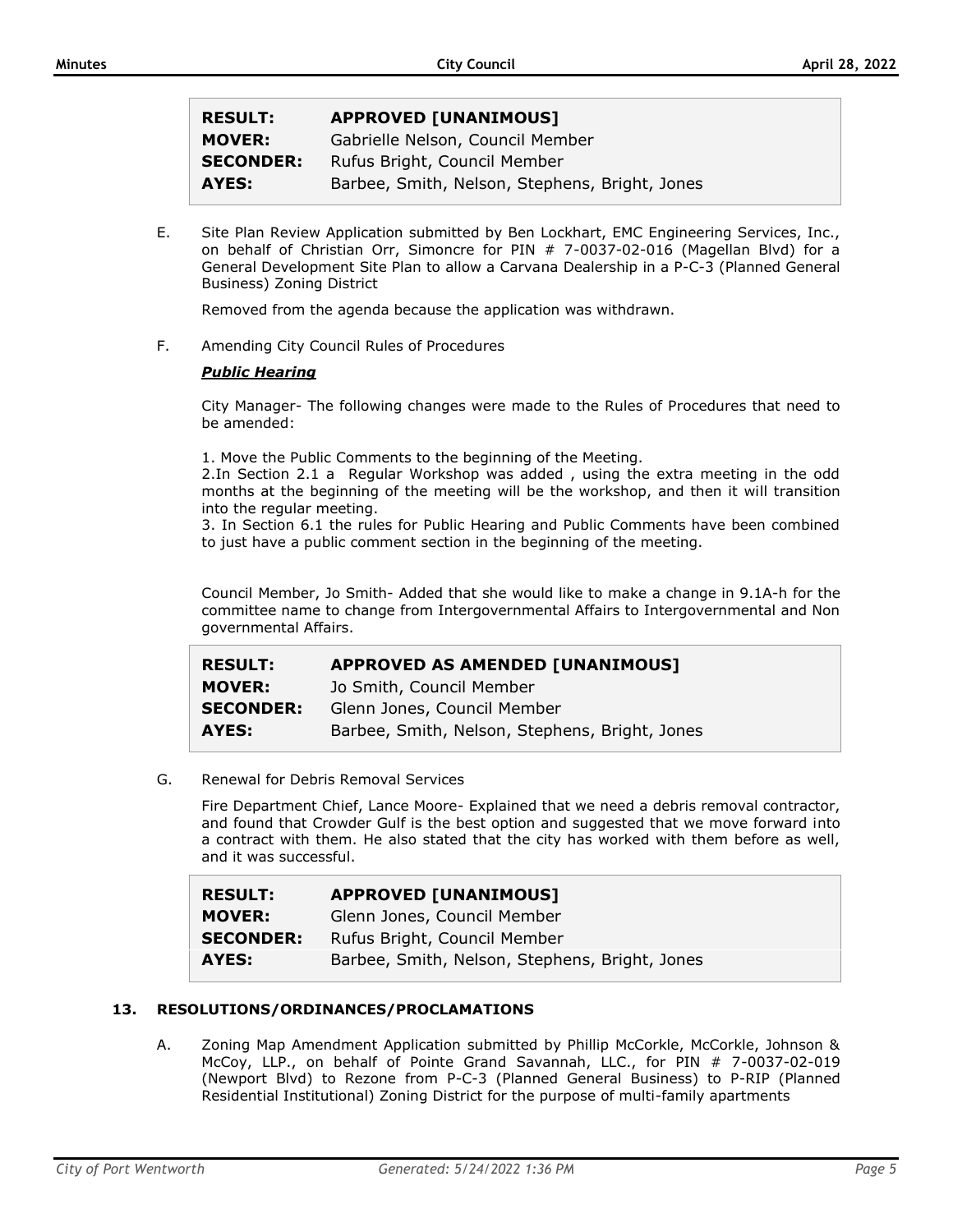Phillip McCorkle, Represented Pointe Grand Savannah, LLC- Requesting a zoning map amendment to their property to rezone from a P-C-3 to P-RIP zoning distict so that they can add on more apartments to the apartments that are currently there.

Council Member, Jo Smith- Stated that there are an overwhelming amount of apartments and would like to remain an affordable single family homeowner community. She also stated that traffic is an issue already and adding more will increase the issue.

Mr. McCorkle- Explains that this ground is not suitable for single family homes and the alternative would be commercial. However, there has been no interest in the land for commercial use.

Council Member Smith- asked if he had spoken with HOA of Newport, and he said no, so she strongly suggested that he do so.

Karen Hughes, 22 Tiller Way- Stated that she lives in Newport and one of the topics that the homeowners discuss is the traffic that comes in and out of the apartments. She said that there is a need for another speed bump. She asked that they please vote against the amendment.

Mayor, Gary Norton- Stated that they would look into the speed bumps for them.

Council Member, Gabrielle Nelson- Explained that they should connect with the Chambers of Commerce to see if there is something else that could be done.

Murray Marshall, Developer- Explained that the property will create traffic, but apartments will create less traffic.

Council Member Nelson, responded saying that we are about to lose a school and although she is all for family we need to be talking to school boards about getting another school before we keep adding more apartments.

Council Member, Rufus Bright- Explained that he has witnessed the traffic issues that have been communicated on this issue and that the road that was put in benefits their company.

Jan Hester, - Explained that she disagrees with the idea that the land is not suitable for anything other than apartments.

| <b>RESULT:</b>   | <b>DEFEATED [UNANIMOUS]</b>                    |
|------------------|------------------------------------------------|
| <b>MOVER:</b>    | Jo Smith, Council Member                       |
| <b>SECONDER:</b> | Gabrielle Nelson, Council Member               |
| AYES:            | Barbee, Smith, Nelson, Stephens, Bright, Jones |

B. Special Event Permit Request from Port Fuel Center.

# *Public Hearing*

Sean Register, PFC CEO- Explained that Port Fuel Center would be having its grand opening on May 12, 2022.

| <b>RESULT:</b>   | <b>APPROVED [UNANIMOUS]</b>                    |
|------------------|------------------------------------------------|
| <b>MOVER:</b>    | Glenn Jones, Council Member                    |
| <b>SECONDER:</b> | Thomas Barbee, Mayor Pro Tem                   |
| AYES:            | Barbee, Smith, Nelson, Stephens, Bright, Jones |

#### **14. EXECUTIVE SESSION**